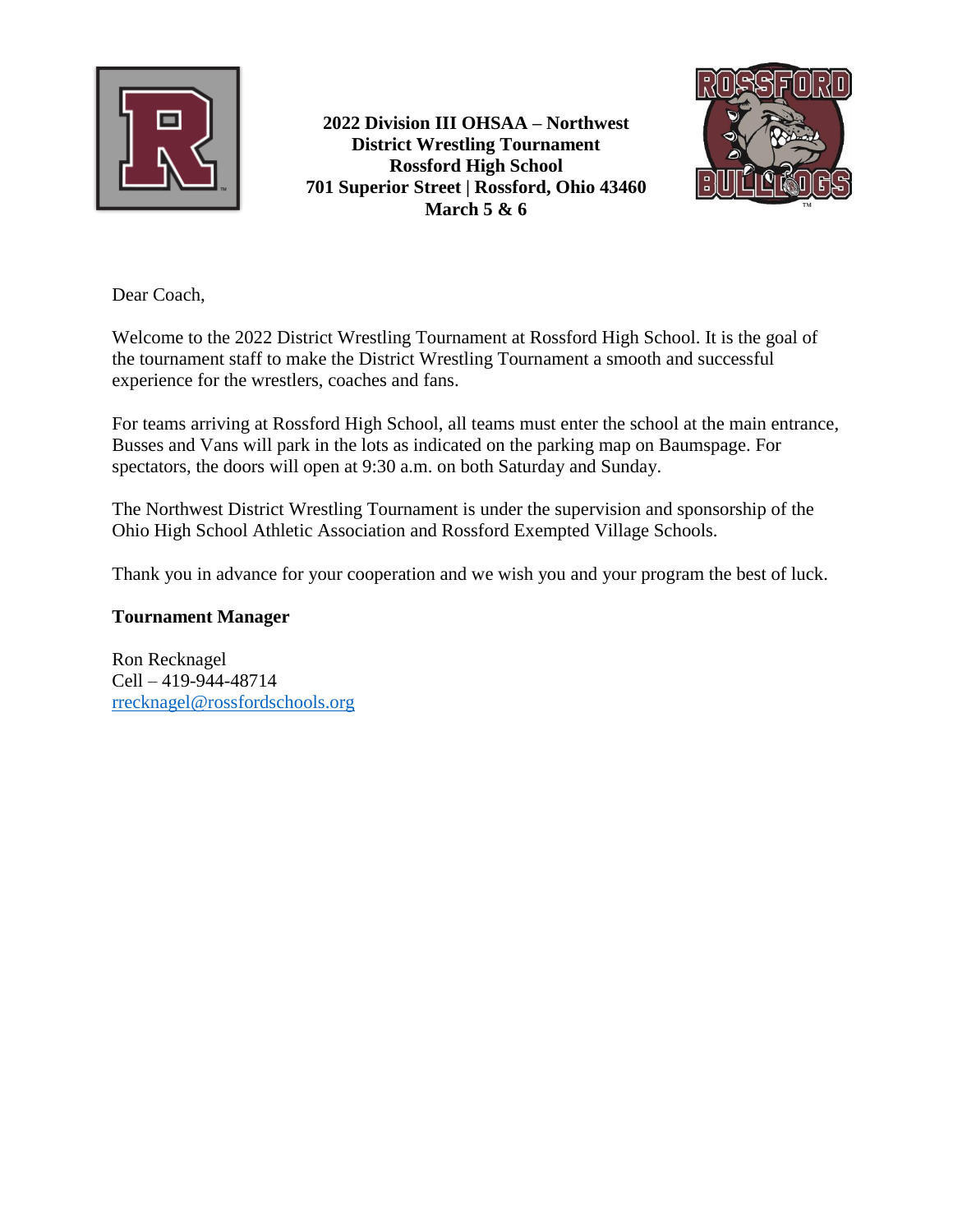# **2022 Northwest District**

# **DIII Rossford**

# **Tournament Schedule**

| Saturday, March 5 | Session 1 (106-285 on 4 mats)                                                        |
|-------------------|--------------------------------------------------------------------------------------|
| 7:00              | Pass Gate Opens to Coaches / Participants / Statisticians                            |
|                   | Please check in with tournament officials upon arrival.                              |
|                   | Review records listed and make corrections as needed.                                |
|                   | Verify all names, spelling, and records listed on the sign-in sheet.                 |
|                   | Data will update automatically all the way through to the State                      |
|                   | Tournament for those wrestlers that qualify.                                         |
| 7:30              | Scales open to check weight                                                          |
| 8:00              | Weigh-ins by weight class                                                            |
|                   | Officials will check contestants for grooming and skin condition before              |
|                   | weighing in for the tournament. Any physician's notes/releases must                  |
|                   | be available for officials at weigh-ins.                                             |
|                   | 4 scales will be used for weighing in contestants.<br>-                              |
|                   | ALL wrestlers MUST BE PRESENT in the Auxiliary Gym, which is the                     |
|                   | designated weigh-in area. The weigh-in shall proceed through weight classes          |
|                   | beginning at 106 lbs. and ending immediately upon completion of the 285 lb.          |
|                   | weight class. A contestant may step on and off the first scale two times. If he      |
|                   | fails to make weight on the first scale, he shall immediately step on each of        |
|                   | the other scales in attempt to make weight.                                          |
| 9:30              | Doors open for Spectators (Must purchase pre-sale ticket online)                     |
| 9:45              | Coaches Meeting - Auxiliary Gym                                                      |
| 10:00             | 1 <sup>st</sup> Round Championship                                                   |
|                   | 2 <sup>nd</sup> Round Champ (Mats 1,2,3) & 1 <sup>st</sup> Round Consolation (Mat 4) |
|                   | 2 <sup>nd</sup> Round Consolation * (May require break for 45-min recovery)          |
|                   | Weigh outs - after wrestler's last match in the session                              |
|                   |                                                                                      |
| Sunday, March 6   | Session 2 (106-285 on 4 mats)                                                        |
| 7:30              | Pass Gate Open to Coaches / Participants / Statisticians                             |
| $8:00 - 8:15$     | Weigh-ins for wrestlers that failed to weigh-out Saturday                            |
| 8:30              | <b>MANDATORY SKIN CHECK</b>                                                          |
| 9:30              | Doors open for Spectators<br>(Must purchase pre-sale ticket online)                  |
| 10:00             | Semifinals & 3 <sup>rd</sup> Consolation                                             |
|                   | <b>Consolation Semifinals - 3 mats *(May require break for 45-min recovery)</b>      |
|                   | ---------- Break before finals -----------                                           |
|                   | Finals - Top Six Places - 3 mats                                                     |
|                   |                                                                                      |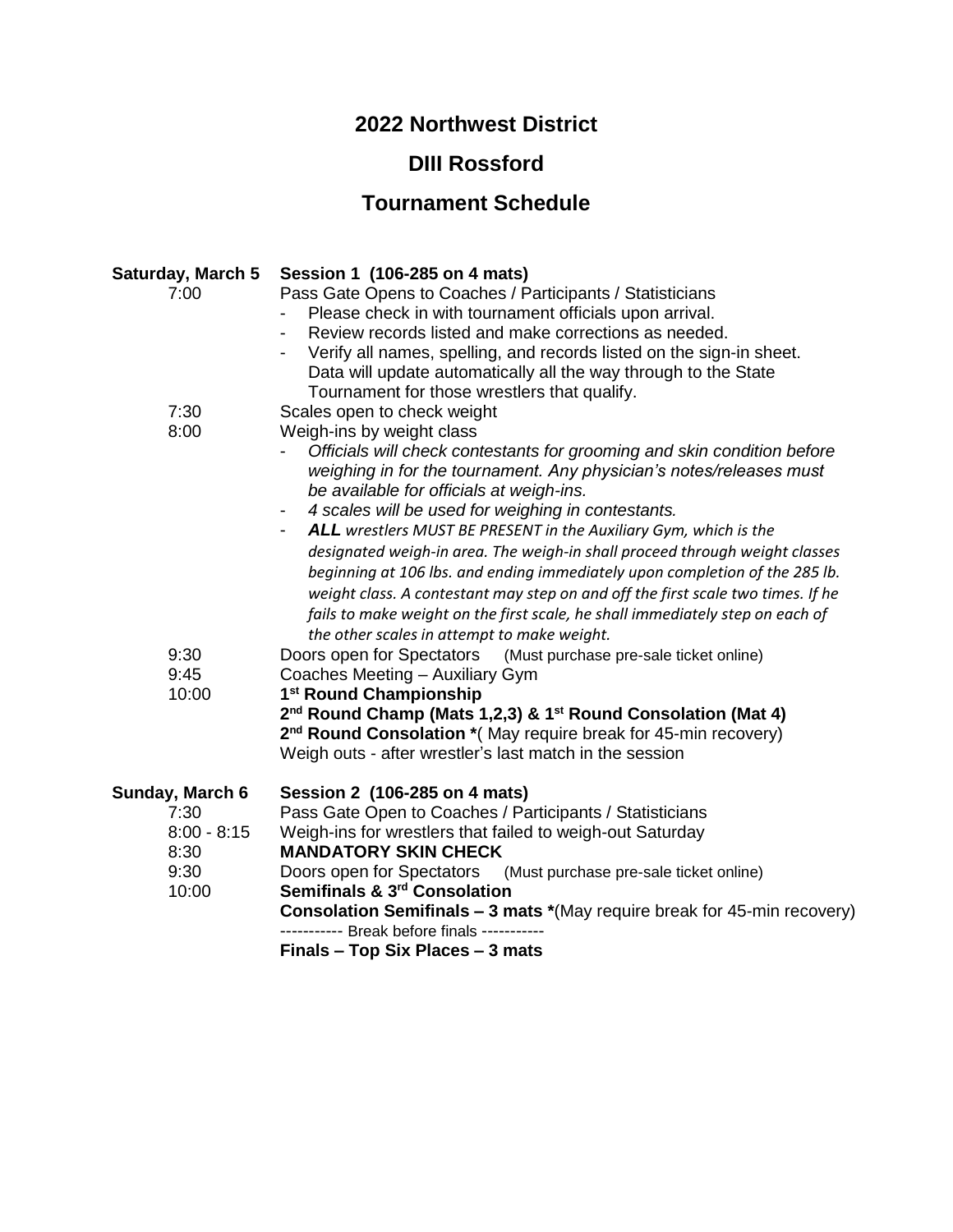#### **Sectionals – Rossford District**

Archbold, Oak Harbor, Plymouth, Van Buren

#### **Rules/Regulations**

The National Federation Wrestling Rules, as may be modified by the OHSAA Board of Directors, shall be used in all wrestling tournaments sponsored by the OHSAA. All OHSAA bylaws and sports regulations apply to the conduct of the OHSAA wrestling tournament including the prohibition that, a student who uses anabolic steroids or other performance enhancing drugs is ineligible for interscholastic competition until such time as medical evidence can be presented that the student's system is free of anabolic steroids or other performance enhancing drugs.

#### **Unsportsmanlike Conduct Policy**

During participation in OHSAA tournaments, any student or coach ejected for unsportsmanlike conduct or personal fouls, shall be ineligible for the remainder of that tournament as well as for all contests in wrestling until two regular season/tournament contest (points) are competed at the same levels as the ejection. Individuals ejected for unsporting conduct shall be reported to the OHSAA commissioner's office by the tournament manager. The Commissioner's Office may impose additional penalties in accordance with Bylaw 11.

#### **District Tournament Alternates**

The use of an alternate from Sectional to District or District to State is permissible when a qualifying wrestler cannot compete due to illness, injury, failure to make weight, flagrant misconduct or academic ineligibility. The alternate may be placed on the bracket up until the time that weigh-ins end. The alternate shall be next highest finisher  $(5<sup>th</sup>$  place) from the previous tournament. The alternate shall be placed in the vacated line of the bracket. No other wrestler will be moved on the bracket. (**No expenses will be paid nor free admission passes granted to alternates unless they actually participate**).

**The Alternate Selection Procedure** - excerpted from the 2022 Wrestling Tournament Regulations (https://ohsaaweb.blob.core.windows.net/files/Sports/Wrestling/WRindTourneyRegs.pdf): The Alternate selection procedure is as follows:

1. Alternate – Sectional/District 5th Place: Prior to the scheduled start of Session 1, if one qualifying wrestler from a sectional/district is unable to wrestle, the 5th place wrestler from that sectional/district shall be placed on the vacated bracket line in the 1st round. No other wrestler will be moved on the bracket.

2. Alternate – Other Sectionals/Districts 5th Place: If the 5th place wrestler from the sectional/district with the vacated spot is unable to wrestle, 5th place alternates from the remaining sectionals/districts become eligible for the vacated bracket line. If only 1 alternate is able to wrestle, he/she is placed on the bracket line. Otherwise, a coin flip (2 alternates) or random draw (3 alternates) determines which alternate is placed. No other wrestler is moved on the bracket.

3. Alternate – Multiple from Same Sectional/District: If more than 1 wrestler from a sectional/district in the same weight class is unable to wrestle, a coin flip (2 alternates) or random draw (3 alternates) determines on which bracket line the alternates are placed. No other wrestler is moved on the bracket.

4. Alternate – Bye/No Alternates: A Bye is placed on the bracket for a wrestler who fails to make weight and no alternate is available.

5. Alternate – No 4th Place Sectional Wrestler: If there is no 4th place wrestler from a sectional (only 3 entries in the weight class), 5th place alternates from the remaining sectionals become eligible for the vacated bracket line. If only 1 alternate is able to wrestle, he/she is placed on the bracket line. Otherwise, a coin-flip (2 alternates) or random draw (3 alternates) determines which alternate is placed. No other wrestler is moved on the bracket.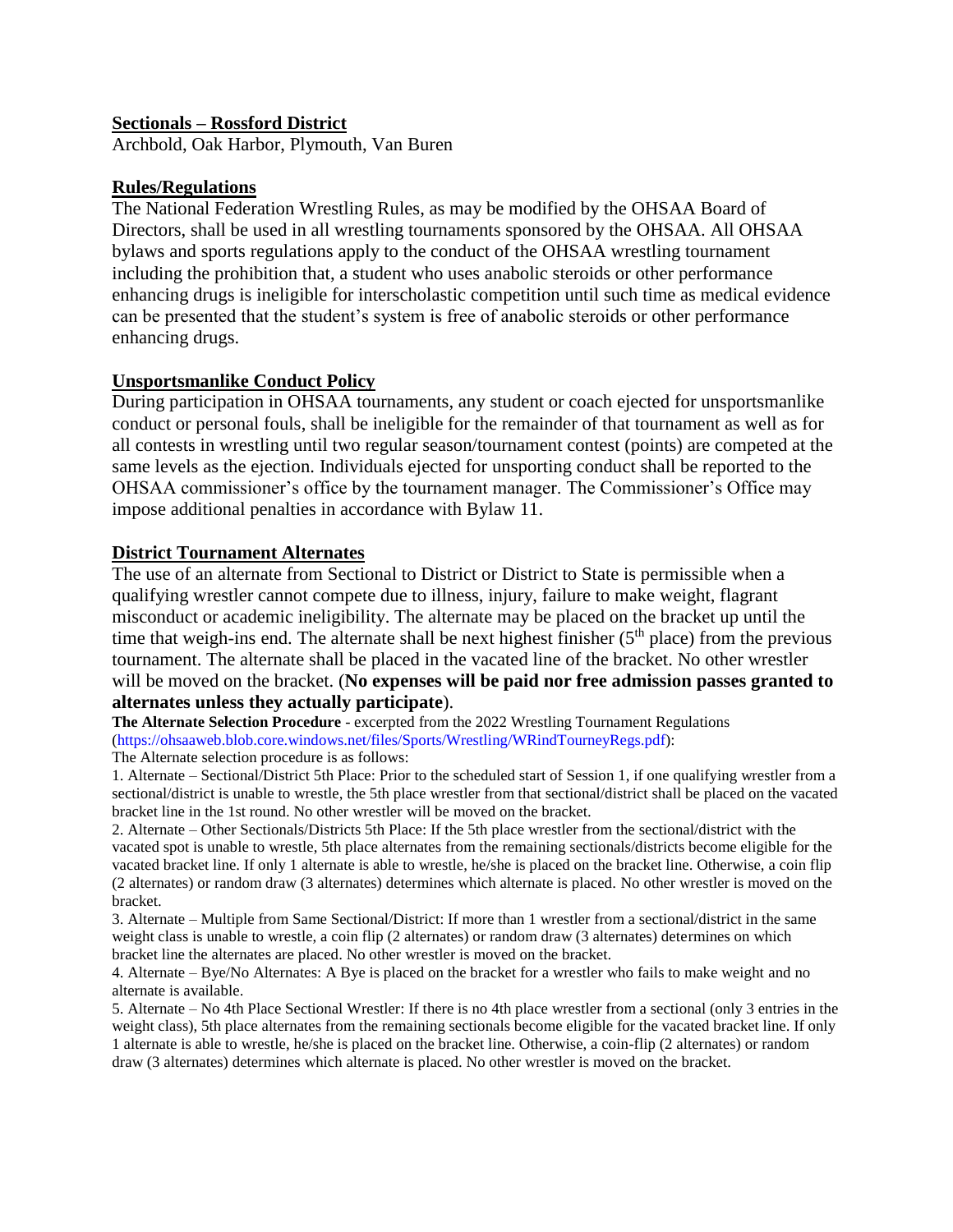### **Passes/Admission**

Passes (to be used for coaches, school officials, statisticians) are based on the following:

- $1 2$  competitors five (5) passes  $(4 \text{ coach} + 1)$
- $3 5$  competitors six (6) passes  $(4 \text{ coach} + 2)$
- **6 or more** competitors eight (8) passes  $(4 \text{ coach} + 4)$

Competitors (participants) will be identified at the admissions table. Cheerleaders/Mat Maids/Statisticians – included in passes above

The person that uses a pass is up to the head coach of each school qualifying. Any additional personnel will need to purchase a ticket for admission.

**Wristbands** will be used for all **non-wrestlers**. Wristbands will be given to each head coach at check-in on the first day. No one will be admitted without a wristband or ticket. Wristbands will also be used to identify coaches on the floor. If a coach does not have a wristband on, he will be asked to leave the floor.

#### **Media and Photographers**

All requests for media credentials at sectional/district tournaments shall be directed to the tournament manager. Proper credentials must be presented for admission at pass gate. **Schools interested in obtaining a media credential must notify the tournament director by March 3, 2022.**

#### **Tournament Procedure**

4 mats will be used Saturday and Sunday. Only wrestlers in uniform and coaches with wristbands will be allowed on the gym floor/mat side.

**Only 2 coaches / team personnel will be permitted mat side** – this will be strictly enforced. Violators may be removed from the gym for the remainder of the session. Wrestlers will be called on-deck to a specific mat and should be ready to wrestle (warm ups off and headgear on) as soon as the match before theirs on the assigned mat is completed.

#### **Scoring/Awards**

\*Awards for all weight class will be presented at the conclusion of the 285 lb. class. \*6 places will be scored – the top 4 place winners in each weight qualify for the OHSAA State Tournament

\*Individual medals will be presented to the top 6 place winners in each weight \*Team awards will be presented to the District Champion team and Runner-Up **DRESS CODE FOR AWARDS:**

All wrestlers receiving a sectional or district award will wear his/her team's wrestling warm-ups at the time of presentation.

### **Videotaping**

### *All videotaping and photography must be done from the spectator area and shall not interfere with the view of other spectators!*

#### Videotaping or filming by participating schools:

\*Videotaping or filming of tournament contests by one or more schools participating in the contest is permitted provided prior arrangements are made with the tournament manager and it is